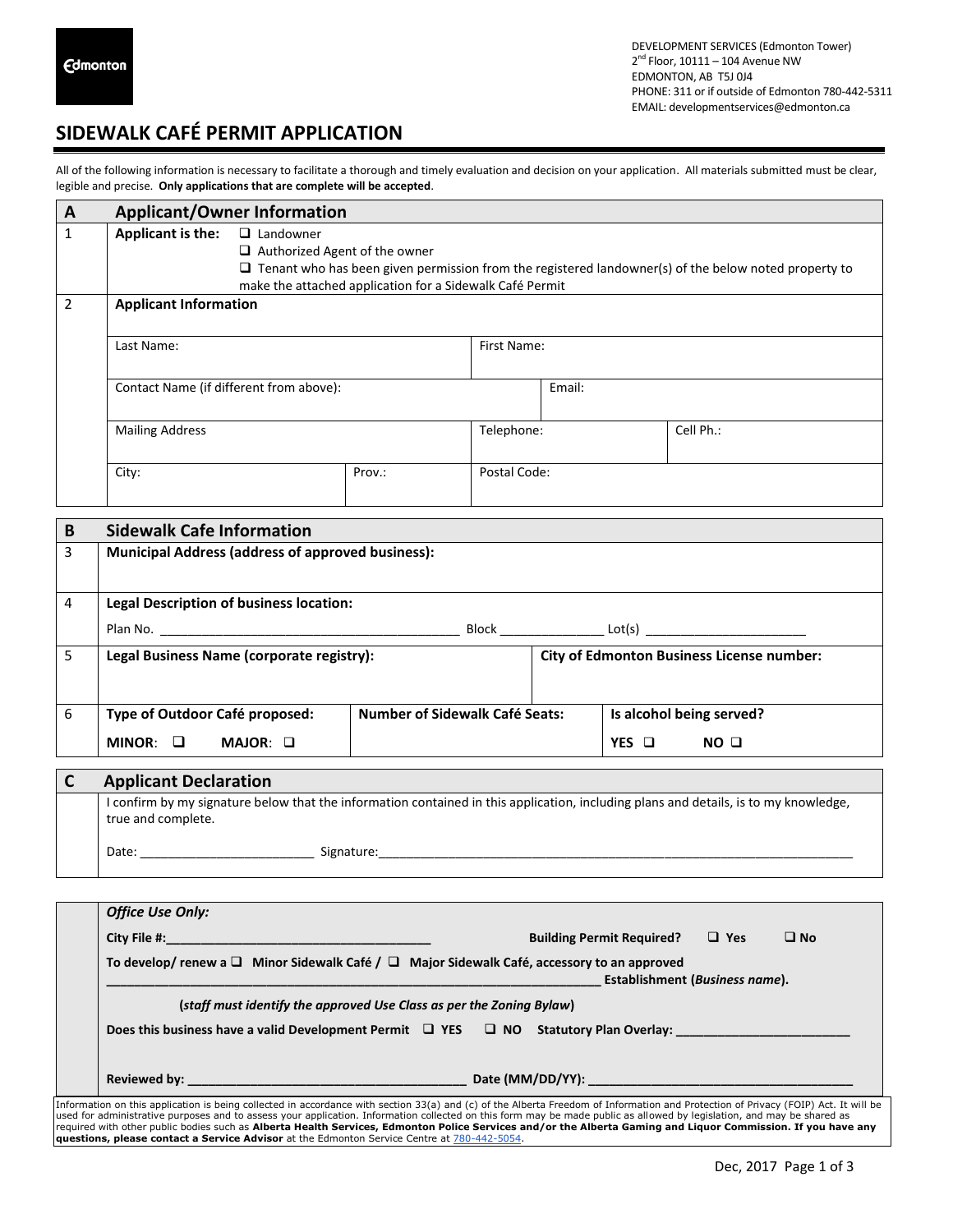#### **What is a Sidewalk Café?**

**Sidewalk Café versus Outdoor Patio** – An Outdoor Patio is an open or partially covered seating area with table services that is operated *on private property.* **An application for an outdoor patio is handled through the standard Development Permit process and NOT through the Sidewalk Café Permit process.**

A **Sidewalk Café** is an extension of the use of a licenced restaurant, specialty food service, bar and neighbourhood pub, or similar business with additional seating being provided **onto a designated area within the adjacent public road right of way.** This includes sidewalks, boulevards, roadways and alleyways. There are 2 types of Sidewalk Café Permits – Minor and Major.

**A Minor Sidewalk Café** allows a maximum of 8 seats located adjacent to the building, or closer to the curb with adequate setbacks. **No alcohol is permitted within the Minor Sidewalk Café**.

**A Major Sidewalk Café** allows for more than 8 seats and alcoholic beverages are permitted. If alcohol is being served, the Café area must meet all requirements as set out by the Alberta Gaming and Liquor Commission (AGLC). In addition, a **Sidewalk Café Licence** (legal agreement) is required between the applicant and the City of Edmonton as part of the application process for a Major Sidewalk Café Permit. Consideration of these types of sidewalk cafes will be reviewed by the Transportation department as a component of the application.

**A Boardwalk-style Sidewalk Café** is a sub-type of a Major Sidewalk Café**.** A Boardwalk-style Sidewalk Café requires the occupation of City curbside parking spaces by a platform structure to create an alternate pedestrian walkway. The applicant may incur additional costs associated with the removal of any City infrastructure such as parking meters, parking signage, waste receptacles, etc., to accommodate this type of Sidewalk Café.

Applicants should be aware that operating a business prior to approval of necessary permits may result in refusal of the Sidewalk Café permit due to concerns regarding incompatible Uses.

#### **Sidewalk Café Application Requirements**

The **Sidewalk Café Checklist**, which identifies the drawings and detailed information required for the Side Walk Café Permit application, **must be completed** and submitted to:

#### **DEVELOPMENT SERVICES (Edmonton Tower)**

2<sup>nd</sup> floor 10111 – 104 avenue NW, Edmonton, AB T5J 0J4

For Major Sidewalk Cafés, a **Sidewalk Café License Agreement** is required and additional information may be requested.

If a new awning, canopy or deck is planned, or attachment to the adjacent building is proposed, a combination Development and Building Permit Application shall be submitted, along with the application for a Sidewalk Café Permit.

Should you have any questions regarding development application requirements, please contact a representative at our **Customer Information Centre at 311** or if outside **Edmonton 780-442-5311**.